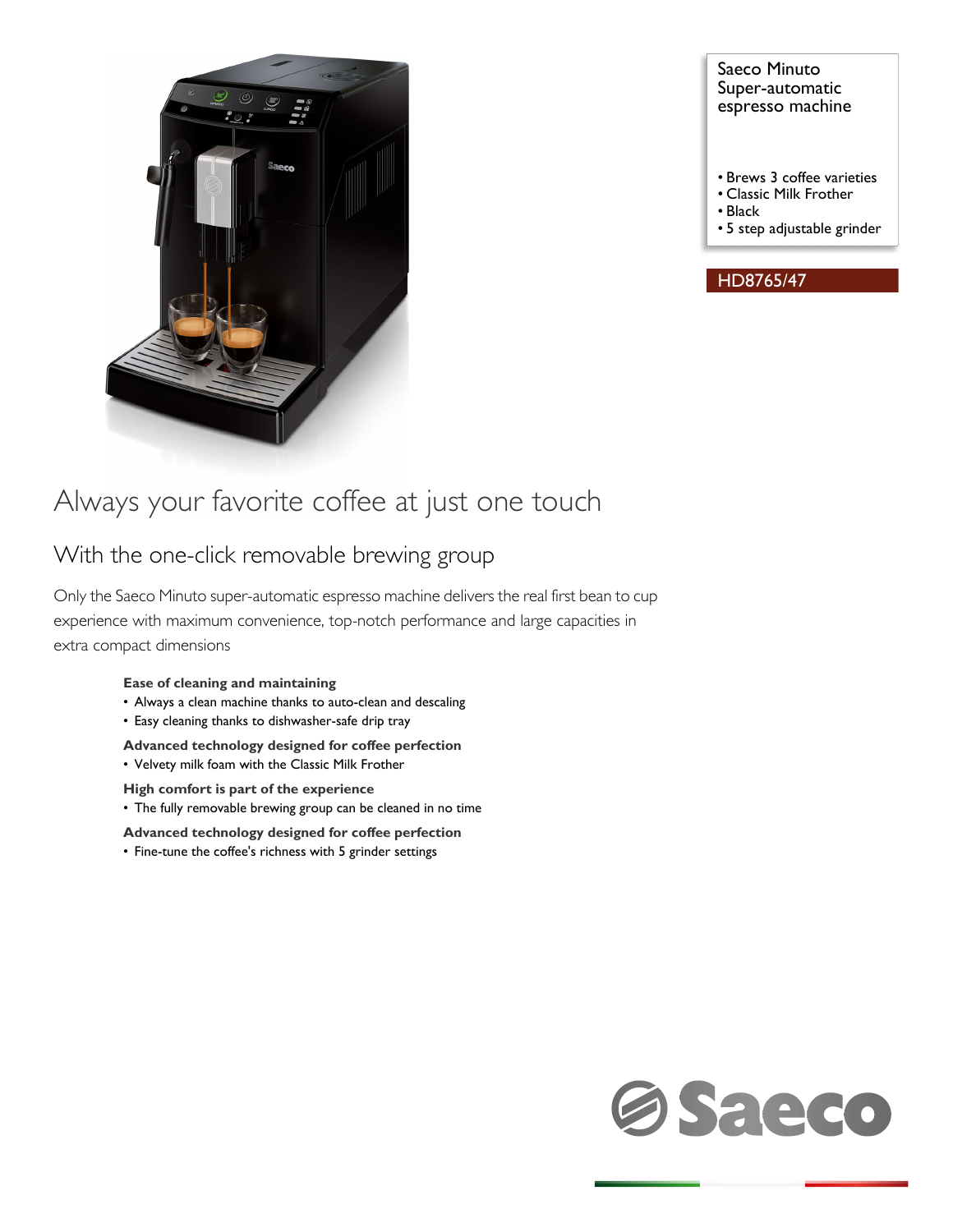### Super-automatic espresso machine Brews 3 coffee varieties Classic Milk Frother, Black, 5 step adjustable grinder

# **Highlights**

### **Auto cleaning and descaling**



Saeco designed this espresso machine to automatically clean its coffee circuit with water upon starting up or switching off of the machine, this delivers a great, fresh taste with each cup of coffee. Regular descaling prolongs your espresso machine's life. This machine will not only prompt when descaling is needed, the automated descaling process will start on your machine and guides you with clear on-screen messages when you have to intervene. Descaling has never been so easy!

### **Dishwasher-safe drip tray**



For your convenience, you can wash the drip tray of your Saeco in the dishwasher. This will save time and ensure a hygienic cleaning.

### **5-steps adjustable grinders**



When it comes to the fineness of the grind, this machine never fails to satisfy. Different coffee blends require different levels of granularity for the full flavor to unfold. So the grind granularity of this machine has five adjustable settings - from the finest grind for a full-bodied espresso, to the coarsest for a lighter coffee.

### **Removable brewing group**



Efficiency and ease of use were key inspirations when Saeco invented the first brewing group 30 years ago. And to this day, it still proves to be an inspired, resolute piece of technology. As always, it's so simple to clean – just remove it and wash it under the tap for a few seconds, then re-insert it just as easily.

### **Classic Milk Frother**



The Classic Milk Frother is for those who love to assume the role of master craftsman, and it's just easy. Within seconds you can create a rich, silky layer of foam - the crowning glory of your coffee.